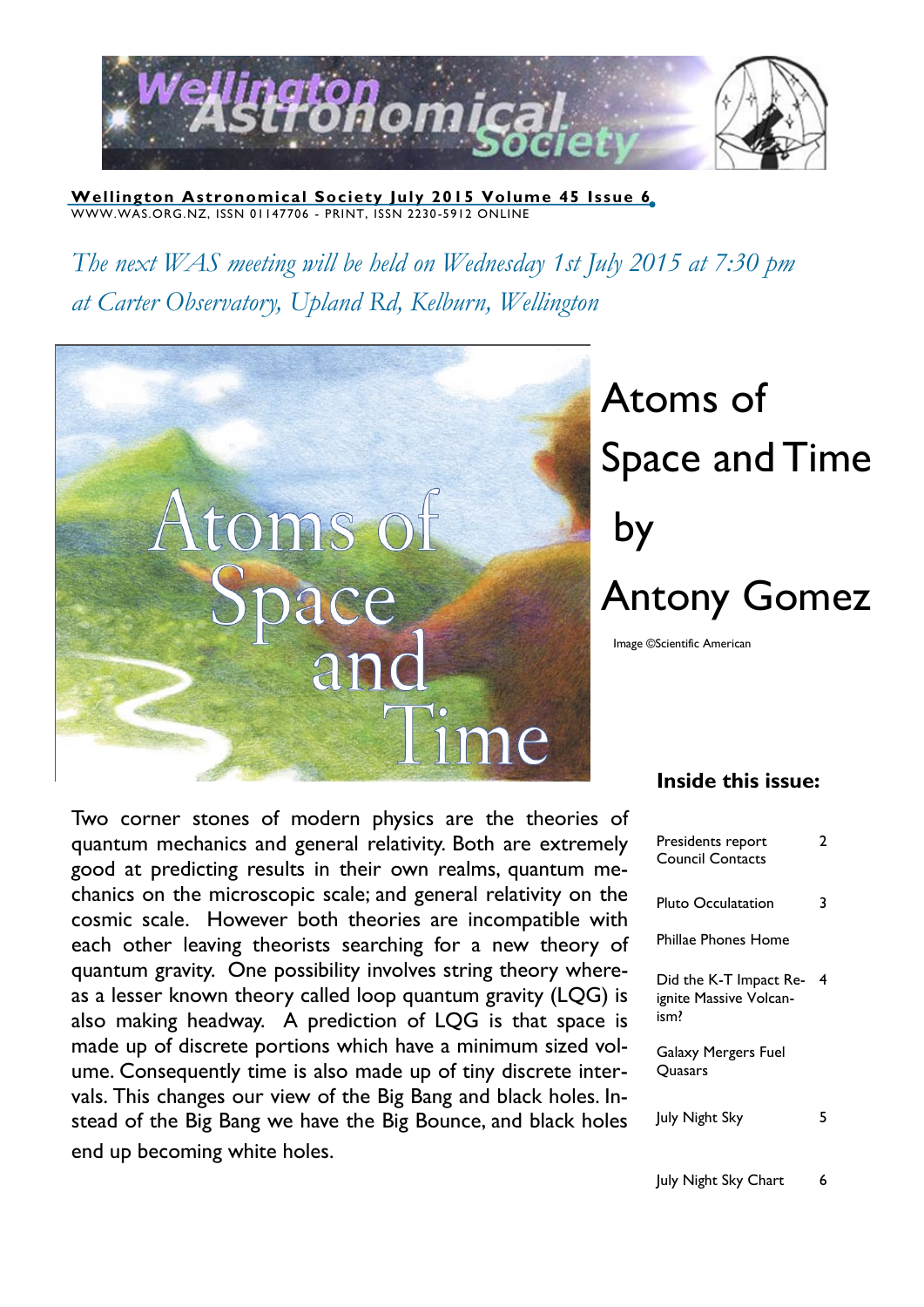# PRESIDENTS REPORT JULY 2015 GORDON HUDSON

This month of June has been a quiet time and now that the RASNZ conference has passed we can move on. The Wellington Astronomical Society was very well represented at the RASNZ conference with 20 of our members attending. This was the largest attendance of all the societies throughout the country.

With Matariki events happening in June several of our members are attending schools and giving presentations and I would like to thank those who are involved in the school events. Unfortunately I will be away from June 20th until July 5th and will not be able to take part in any of these events.

The June talk by John Talbot was about the Jupiter Moon events these were of Transits, Eclipses, Mutual Occultation, Extinction events. We also saw images of Tekapo from student Edward Wilcock, and Aurora & Night Sky images taken by Frank Andrews.

The membership cards were distributed to those attending members at the June meeting and these should be worn at all WAS meetings. For those of you who have not picked up your card, would you do so at the next meeting.

Unfortunately I will not be here for next month's meeting as I will still be in Whangarei with the American Pluto Occultation team so I will miss Antony's talk on Atoms of Space & Time.

Later in the year in October we will have Professor Chris Lintott visiting us and this should be quite a memorable occasion. However details for this lecture are still being sorted so watch this space.

The WAS dome which has been stored at my place for the last 2 years is still there. Work has begun on ground preparation for the piles and pier.

We have now heard from the lawyers about the Syd Cretney Bequest letter. The full amount of the bequest has been approved and will soon be deposited in an interest earning Trust account held by WCM. The Steering

Group will need to meet again to discuss the details and how to proceed with the even harder task of making the dream become a reality

The volunteering at Carter is going well but it is mainly through the efforts of a couple of our members. We need more volunteers. We assist on Tuesdays and Saturday evenings so put your hand up at the next meeting.

The WAS observing evening once a month at Tawa College is struggling with lack of observers. Where are you all? The next observing evening at Tawa College is on Saturday 18th July starting at 7pm.

Finally I would like to pay a tribute to a passing of one of New Zealand's great and prolific Mirror and Telescopes makers Graham Loftus. Graham had made dozens of mirrors and telescopes that are now spread through NZ. Graham made the mirrors for my first three telescopes. The telescope I had much to do with was the 24" Cassegrain at Cape Egmont Observatory under a large dome that Graham also built. This telescope was central to the first Stardate that I created in 1988. Sadly it no longer exists. Graham passed away on Saturday May 16th at age 93.

### WAS COUNCIL MEMBERS AND CONTACTS

| <b>Council Members</b>                                    | <b>Councilors:</b>                     |  |
|-----------------------------------------------------------|----------------------------------------|--|
| The following members were elected to Council at the      | Aline Homes                            |  |
| Nov 2014 AGM                                              | John Homes + Webmaster                 |  |
| <b>President: Gordon Hudson</b>                           | Roger Butland                          |  |
| gordon@kpo.org.nz ph 04 - 2365125                         | <b>Frank Andrews</b>                   |  |
|                                                           | Murray Forbes                          |  |
| <b>Vice President:</b> John Talbot john.talbot@xtra.co.nz | <b>Antony Gomez</b>                    |  |
| ph 04 293 4620                                            | Duncan Hall                            |  |
|                                                           | Newsletter Editor: editor@was.org.nz   |  |
| <b>Secretary: Chris Monigatti</b>                         | Postal Address:                        |  |
| chrismon@xtra.co.nz mob 021 890 222                       | <b>Wellington Astronomical Society</b> |  |
|                                                           | <b>PO Box 3181</b><br>Wellington 6140  |  |
| <b>Treasurer:</b> Lesley Hughes                           | New Zealand                            |  |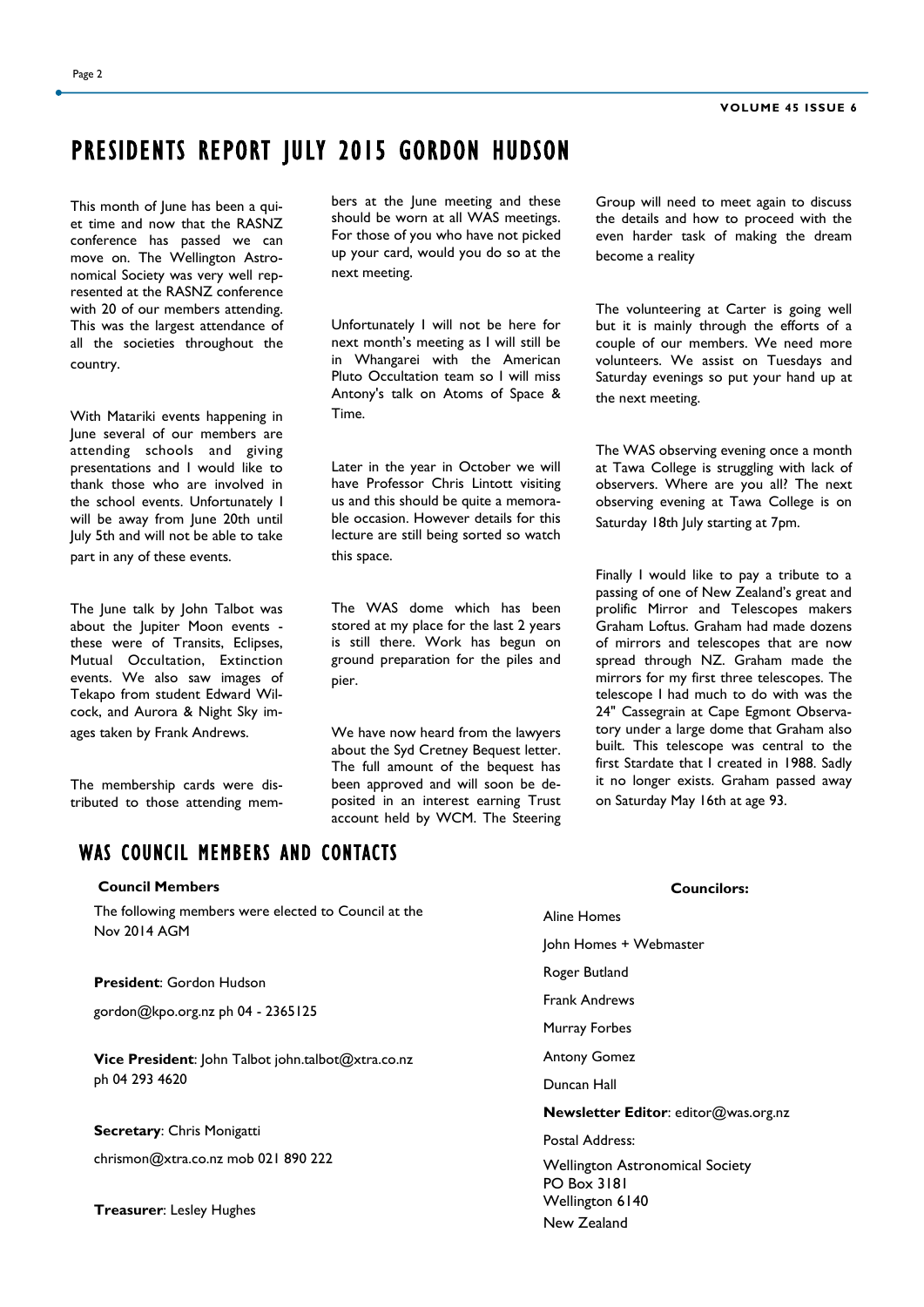## PLUTO OCCULTATION 29 JUNE 16:50 ( 4:50 AM TUES 30 JUNE NZT)

Star is UCAC4 347-165728 – Mag 12

RA (h) 19h 01m 46.1s

DE (deg) -20° 40' 07.1"

This high profile and important event may be observable anywhere in Australia and NZ (see image below).



NASA is flying SOPHIA, the 747 carrying a 2 metre telescope, from Christchurch.

Three or four Professional teams are coming to NZ or Australia with special camera equipment.

Just about 10 days later the New Horizons space craft will fly by Pluto so this gives the opportunity to get both ground based and space based observations within a few days of each other.

OccSec intends to share results with all teams. Observers will be co-authors of any papers.

# Philae phones home By Kelley Beatty of Sky & Telescope Magazine

Philae, the comet lander which hopped across comet 67P/ Churyumov-Gerasimenko before settling in a dark corner, shut down when its solar panels could not power its systems. Now Philae has woken up and contacted home.

Scientists are very excited; the original plan had Philae reporting the comet's status before it became very active as it approached the Sun. It will now show what happens as the comet's orbit takes it near the Sun. Closest approach is expected during August.

Philae appears to be in good shape despite seven months of inactivity, reporting that its internal temperature is -35ºC and that it has 24 watts of electricity available. Apparently the lander revived sometime before yesterday as some historical data was also received.

The predictions still vary. There is now an Occult Watcher event in the TT14 Feed and the RIO feed for this event which shows the shadow mainly over Australia. There are already more than more than twenty stations registered so please add yours.

I would encourage all observers in AUS and NZ with a 8 inch or bigger telescope and preferably video recording and GPS timing ability to have a go despite the early hour of the morning. Some NZ observers may have a problem with early dawn light but the star is fairly bright (m 12) compared to many Pluto events.

The prediction for Pluto's moons all show low probability so I suggest you concentrate on the main event which should occur somewhere between 16:40 and 16:55 UTC.

The part of greatest interest will be the two edges where Pluto's atmosphere will produce slower than normal transitions, and if you have set your gain about right (star about 10% to 20% below saturation) you may see step(s) due to dust or inversion layers.

Please report any observations to John Talbot mail to: john.talbot@xtra.co.nz

If you want to try to catch an unknown moon then continuous observing for about 35 mins each side of centre would be needed to be able to assert hit or miss. That means you need to have a lot of space for recording as you need high fastest sampling rate to catch a small moon. Given Pluto's moons size you should probably not integrate if possible, or keep it short.

If you want to do a practice run before the event try using C2A to locate Pluto and see if you can see M12 stars in the field. And practice getting your gain right.

All we need is a clear night with no cloud to pick up the almost full moon 37 degrees away.

Best pre point starting star is Antares at about 7:30pm check C2A.

I will have to get up early that morning.

ESA engineers are awaiting further transmissions from the lander, which can only occur when Rosetta is within view. So far 300 packets of data have been received, but more than 8,000 data packets are stored in Philae´s mass memory. Those data should reveal details about the comet's activity.

Ever since it fell silent, efforts to figure out exactly where Philae landed on the comet's very irregularly shaped nucleus. Using visual and radio tracking after the landing last year, combined with a radio beacon from the CONSERT radar experiment aboard Philae, searchers had recently narrowed the possible landing sites to a few areas. Close-ups taken after the landing in mid-December even revealed a tantalizing bright spot that, perhaps, revealed Philae amid a rubble field. Presumably, now that it's transmitting again, a firm location can be quickly established.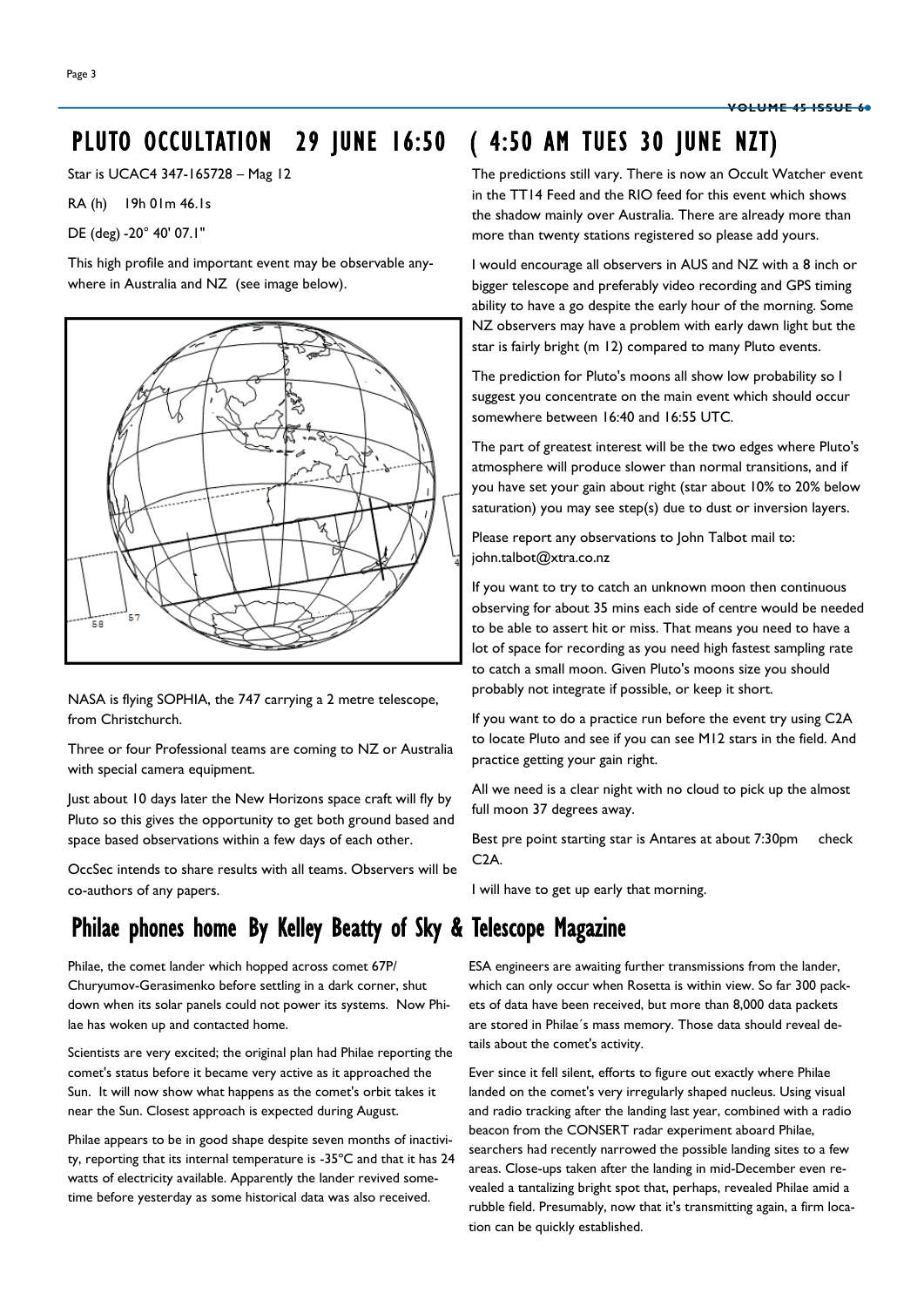# DID THE K-T IMPACT RE-IGNITE MASSIVE VOLCANISM?

It has long been known that some mass extinction in the geologi-One proposal was that seismic energy from the Chicxulub imcal record are associated with episodes of prolonged volcanic activity. These happen when plumes of hot rock rise through Earth´s mantle and generate huge lava flows, called flood basalts, like the Deccan Traps in India (image below courtesy of Mark Richards).



Since the 1980s it has been established that the asteroid impact that made the Chicxulub crater off the Yucatán coast of Mexico also wiped out the dinosaurs and around 90% of other species. This is known as the Cretaceous-Tertiary (K-T) mass extinction. Muddying this hypothesis, though, has been the improbable coincidence of the impact with the vast and prolonged volcanic activity that made the Deccan Traps in India.

**Galaxy Mergers Fuel Quasars**

pact was focused on the opposite side of the Earth and caused the volcanism. This theory was abandoned after continental drift calculations showed that the Deccan Traps were 5000 km from the antipodal point of the impact.

Recent work by a group at the University of California Berkeley suggests a solution. They confirm that the Deccan volcanism was occurring well before the impact. However, their field work has determined that the volcanism had stopped some time before the impact. It was re-ignited about 100,000 years after the impact when it produced most of the magma.

The coincidence of the new volcanism with the impact is highly improbable. To explain the connection the team suggest that the earthquake made by the impact -- around magnitude 9 globally! -- restarted the magma plume toward the surface. The Deccan lava flows erupted for several hundred thousand years after the re-ignition probably spewing immense amounts of carbon dioxide and other noxious, climate-modifying gases into the atmosphere. How much these worsened the mass-extinction is a matter of debate.

-- A summary of a pressrelease from the University of California Berkeley, forwarded by Karen Pollard.

See the original and much more at

http://newscenter.berkeley.edu/2015/04/30/did dinosaur-killingasteroid-trigger-largest-lava-flows-on-earth/



Using the Hubble Space Telescope´s infrared vision, astronomers have unveiled some of the previously hidden origins of quasars, the brightest objects in the universe. A new study finds that quasars are born when galaxies crash into each other and fuel supermassive, central black holes.

"The Hubble images confirm that the most luminous quasars in the universe result from violent mergers between galaxies, which fuels black hole growth and transforms the host galaxies," said C. Megan Urry, the Israel Munson Professor of Astronomy and Astrophysics at Yale University, and co-author of the study published online June 18 in The Astrophysical Journal.

Quasars emit a light as bright as that of one trillion stars. Over the past two decades, researchers have concluded that the energy for quasars comes from supermassive black holes inside the cores of distant galaxies.

But where do the supermassive black holes get their fuel? It had been theorized previously that such energy could come from the merger of two galaxies. The new study confirms it by using Hubble´s sensitivity at near-infrared wavelengths of light to see past the intense glow of the quasar, to the host galaxies themselves.

The Hubble observations show that the peak of quasar activity in the early universe was driven by galaxies colliding and then merging together. Those studied were "dust reddened quasars" found in several ground-based infrared and radio sky surveys. These quasars are enveloped in dust, dimming their visible light.

Eilat Glikman of Middlebury College in Vermont, lead author of the study, used Hubble´s Wide Field Camera 3 to look at 11 such quasars from the peak of the universe´s star-formation era, 12 billion years ago. "The new images capture the dust-clearing transitional phase of the merger-driven black hole scenario," Glikman said. "The Hubble images are both beautiful and descriptive."

For text and images see http://news.yale.edu/2015/06/18/galacticcrashes-fuel-quasars-study-finds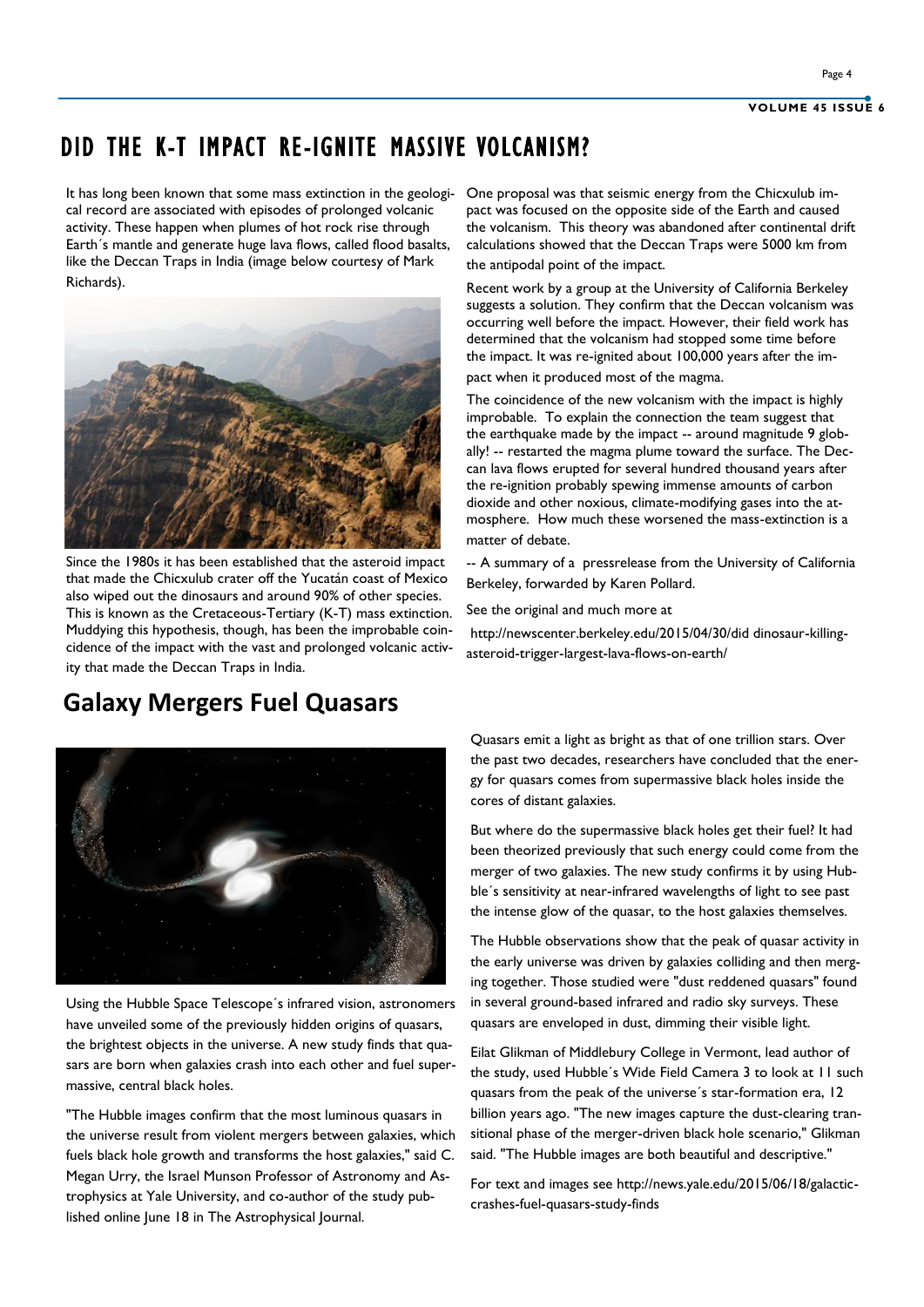## JULY NIGHT SKY 2015

Brilliant silver Venus and golden Jupiter are close together in the west at the beginning of July and remain an eye-catching pair through the month. Northeast of the zenith is Saturn, cream-coloured. Well left of Saturn, at the same elevation but fainter, is Spica. Midway down the north sky is orange Arcturus, similar in brightness to Saturn. Sirius, the brightest true star, sets in the southwest as twilight ends, twinkling like a diamond. Canopus, the second brightest star, is also in the southwest at dusk. It swings south later. South of the zenith are 'The Pointers', Beta and Alpha Centauri. They point to Crux the Southern Cross on their right. To the right of Saturn is orange Antares, the brightest star in Scorpius. Vega rises in the northeast around 9 pm.

Venus and Jupiter are less than a full-moon's width apart on July 1. This is a rare close pairing of bright planets. They set in the west around 8:30 pm. Through July Jupiter sinks lower in the twilight as we move to the far side of the sun from it. Venus also falls lower, but remains above Jupiter. Venus is catching up on the Earth. It passes between us and the sun in mid-August. The two planets appear similar in size in a telescope. Venus is a tall thin crescent. Jupiter is a disk with its four 'Galilean' moons in a line on either side. The planets' apparent pairing is strictly a line-of-sight effect. On July 15 Venus is 62 million km from us and Jupiter is 930 million km. In mid-July Venus is just left of Regulus, the brightest star in Leo. The moon is near the two planets on the 18th and 19th.

Saturn is always worth a look in any telescope. A small telescope shows the ring system and biggest moon Titan looking like a star about four ring-diameters from the planet. Big telescopes show fainter moons closer in. Saturn is around 1400 million km away in July. It sets in the southeast around 3 a.m.

Alpha Centauri is the third brightest star. It is also the closest of the naked eye stars, 4.3 light years\* away. Beta Centauri, like most of the stars in Crux, is a bluegiant star hundreds of light years away. Canopus swings down to the southern skyline before midnight then moves into the southeast sky in the morning hours. It is a 'circumpolar star': it never sets. Crux and the Pointers are also circumpolar. Canopus is a truly bright star: 13 000 times the sun's brightness and 300 light years away.

Arcturus, in the north, is the fourth brightest star and the brightest in the northern hemisphere sky. It is 120 times the sun's brightness and 37 light years away. It twinkles red and green when setting in the northwest around midnight. It is an orange colour because it is cooler than the sun; around 4000°C.

East of the zenith, and right of Saturn, is the orange star Antares, marking the heart of the Scorpion. The Scorpion's tail, upside down, is stretched out to the right of Antares making the 'fish-hook of Maui' in Maori star lore. Antares is a red giant star: 600 light years away and 19 000 times brighter than the sun. Below Scorpius is 'the teapot' made by the brightest stars of Sagittarius. It is also upside down in our southern hemisphere view.

The Milky Way is brightest and broadest in the east toward Scorpius and Sagittarius. In a dark sky it can be traced up past the Pointers and Crux, fading toward Sirius. The Milky Way is our edgewise view of the galaxy, the pancake of billions of stars of which the sun is just one. The thick hub of the galaxy, 30 000 light years away, is in Sagittarius. The actual centre is hidden by dust clouds in space. A scan along the Milky Way with binoculars shows many clusters of stars and some glowing gas clouds.

The Large and Small Clouds of Magellan, LMC and SMC, look like two misty patches of light low in the southern sky. They are easily seen by eye on a dark moonless night. They are galaxies like our Milky Way, but much smaller. The Large Cloud is 160 000 light years away and 5% of the mass of the Milky Way. The Small Cloud is 200 000 light years and 3% of the Milky Way's mass.

Mercury ends a morning sky appearance. At the beginning of July it is below orange Aldebaran in the northeast as twilight begins. It sinks lower in the dawn and disappears mid-month.

\*A light year (l.y.) is the distance that light travels in one year: nearly 10 million million km. Sunlight takes eight minutes to get here; moonlight about one second. Sunlight reaches Neptune, the outermost major planet, in four hours. It takes four years to reach the nearest star, Alpha Centauri.

Notes by Alan Gilmore, University of Canterbury's Mt John Observatory,

P.O. Box 56, Lake Tekapo 7945, New Zealand. www.canterbury.ac.nz 150608